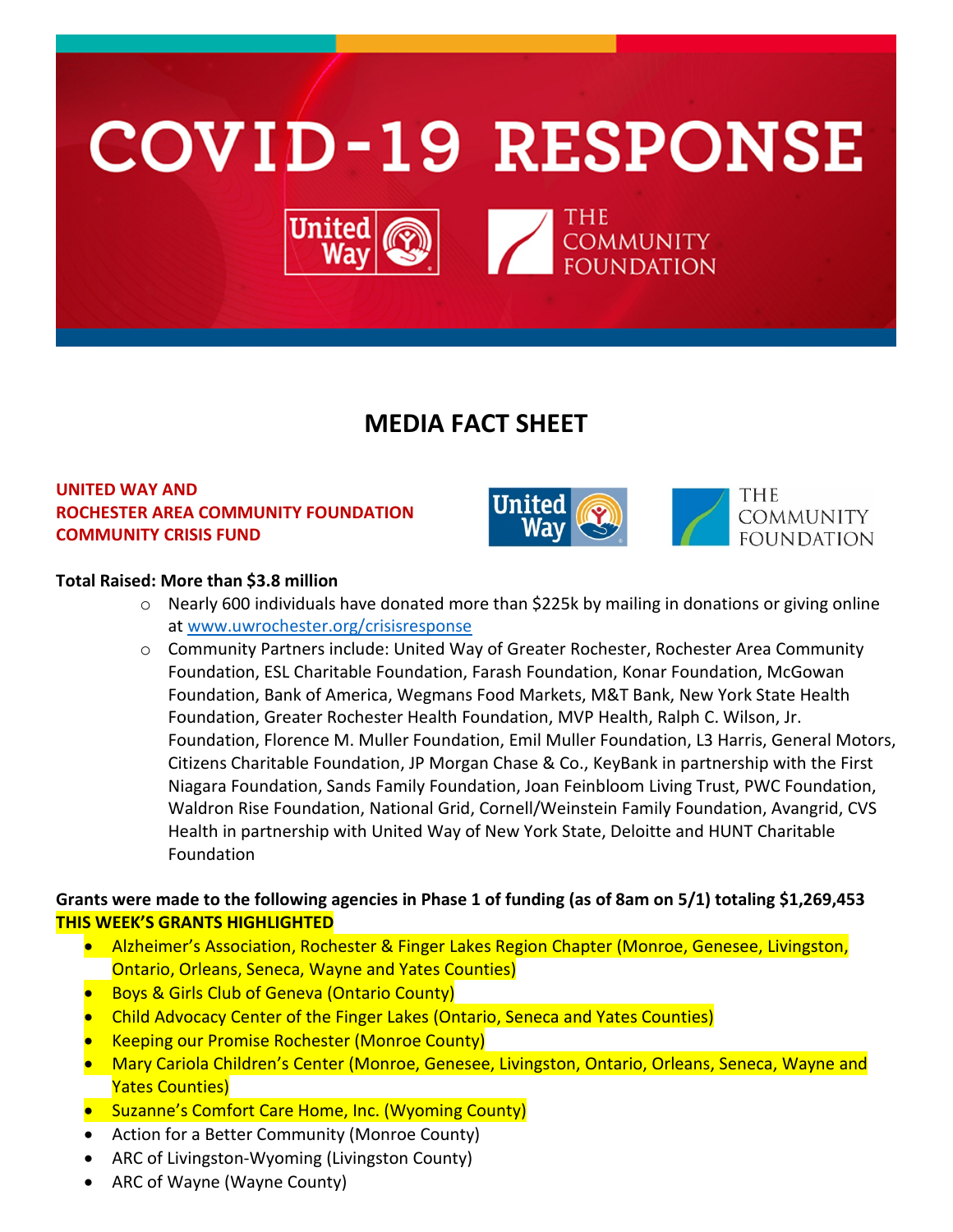- Baden Street Settlement (Monroe County)
- Beyond the Sanctuary (Monroe County)
- BluePrint Geneva, Inc. (Ontario County)
- Boys and Girls Club of Geneva (Ontario County)
- Boys & Girls Clubs of Rochester (Monroe County)
- Bridges for Brain Injury (Ontario County)
- Care Net Pregnancy Center (Ontario County)
- Catholic Charities Community Services (Livingston, Monroe, Ontario, Seneca, Wayne and Yates Counties)
- Catholic Charities of Buffalo (Orleans and Genesee Counties)
- Catholic Charities of Livingston County (Livingston County)
- Catholic Family Center (Monroe County)
- Celebrate! Family Church (Livingston County)
- Center for Employment Opportunities (CEO) (Monroe County)
- Center for Youth Services (Monroe County)
- Charles Settlement House (Monroe County)
- Charlotte House, Inc. (Genesee, Livingston and Orleans County)
- Community Action for Wyoming County (Wyoming County)
- Community Hygiene Bank of Concordia Lutheran Church (Monroe County)
- Community Place of Greater Rochester (Monroe County)
- DePaul (Genesee, Monroe and Orleans County)
- Empire Justice Center (Monroe County)
- Epilepsy-Pralid (Monroe and Ontario Counties)
- Finger Lakes Community Schools/Linked to Family Counseling Service of the Finger Lakes (Wayne County)
- Finger Lakes Counseling & Referral Agency (Ontario, Seneca, Wayne and Yates Counties)
- Goodwill of the Finger Lakes (Monroe County)
- Healthy Baby Network (Monroe County)
- Heritage Christian Services (Monroe County)
- House of Mercy (Monroe County)
- Jewish Home of Rochester (Monroe County)
- Jewish Family Services of Rochester (Monroe County)
- Joint Heirs Kingdom Ministries (Monroe, Ontario and Way Counties)
- Judicial Process Commission (Monroe County)
- Ibero-American-Action League (Monroe County)
- Independent Living of the Genesee Region (Genesee and Orleans Counties)
- Lifespan (Monroe County)
- Living Well Mission (Yates County)
- Livingston County (Livingston County)
- Meals on Wheels (Monroe County)
- Newark Food Closet (Wayne County)
- Pro Action of Steuben and Yates (Yates County)
- Project URGE, Inc. (Monroe County)
- REACH Advocacy (Monroe County)
- Refugees Helping Refugees (Monroe County)
- Rochester Refugee Resettlement (Monroe County)
- Rural & Migrant Ministry, Inc. (Wayne County)
- St. Joseph's Neighborhood Center (Monroe County)
- St. Peter's Kitchen (Monroe County)